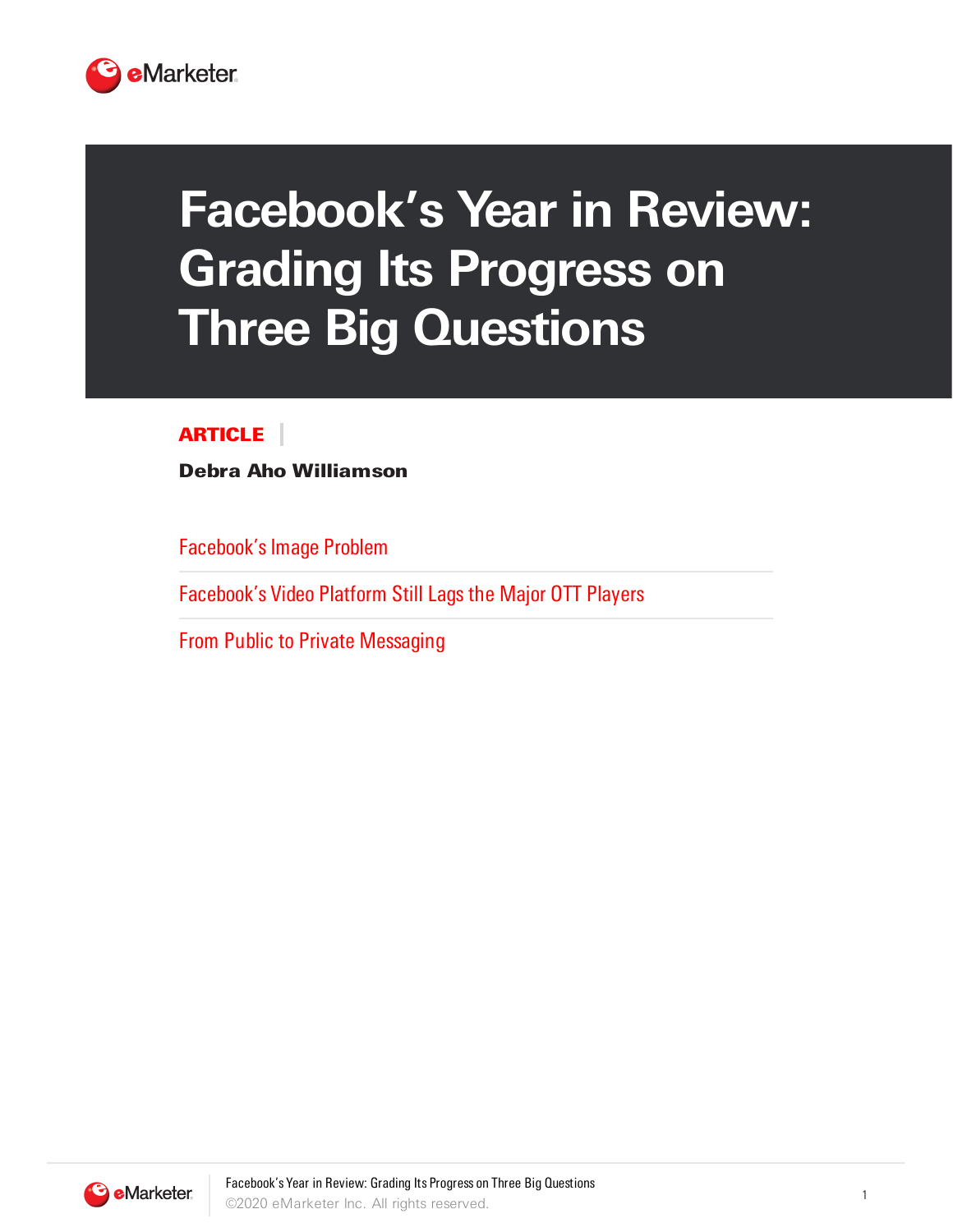

t the end of last year, we asked three important questions about Facebook in 2019:

- Can it solve its image problem and regain user trust?
- Can its video efforts keep up with the likes of Netflix?
- **What does the shift from public to private sharing mean for Facebook?**

Now that this year is drawing to a close, how did Facebook do? Not very well on the first two, and the jury is still out on the third.

### **Facebook's Image Problem**

At the end of last year, we said it was imperative for Facebook to work hard to turn around its image after a scandal-plagued 2018. And it did: Facebook mounted an expensive TV ad campaign themed "More Together" and rebranded its apps to clearly indicate they are "from Facebook." It also began a large-scale test of removing likes from Instagram, which it believes will lead to more well-being among Instagram's users.

CEO Mark Zuckerberg also worked hard to polish the company's image. He appeared before Congress and in the op-ed pages of The [Washington](https://www.washingtonpost.com/opinions/mark-zuckerberg-the-internet-needs-new-rules-lets-start-in-these-four-areas/2019/03/29/9e6f0504-521a-11e9-a3f7-78b7525a8d5f_story.html) Post and other publications to plead the case that Facebook is serious about corralling its growing problems, ranging from data privacy to fake news and misinformation to market dominance questions.

But trust in Facebook remains low. An October 2019 eMarketer study conducted by Bizrate [Insights](https://bizrateinsights.com/) found that just 19% of US internet users ages 18 and older trust Facebook with their personal information. That level of trust remained virtually the same across genders and age groups.

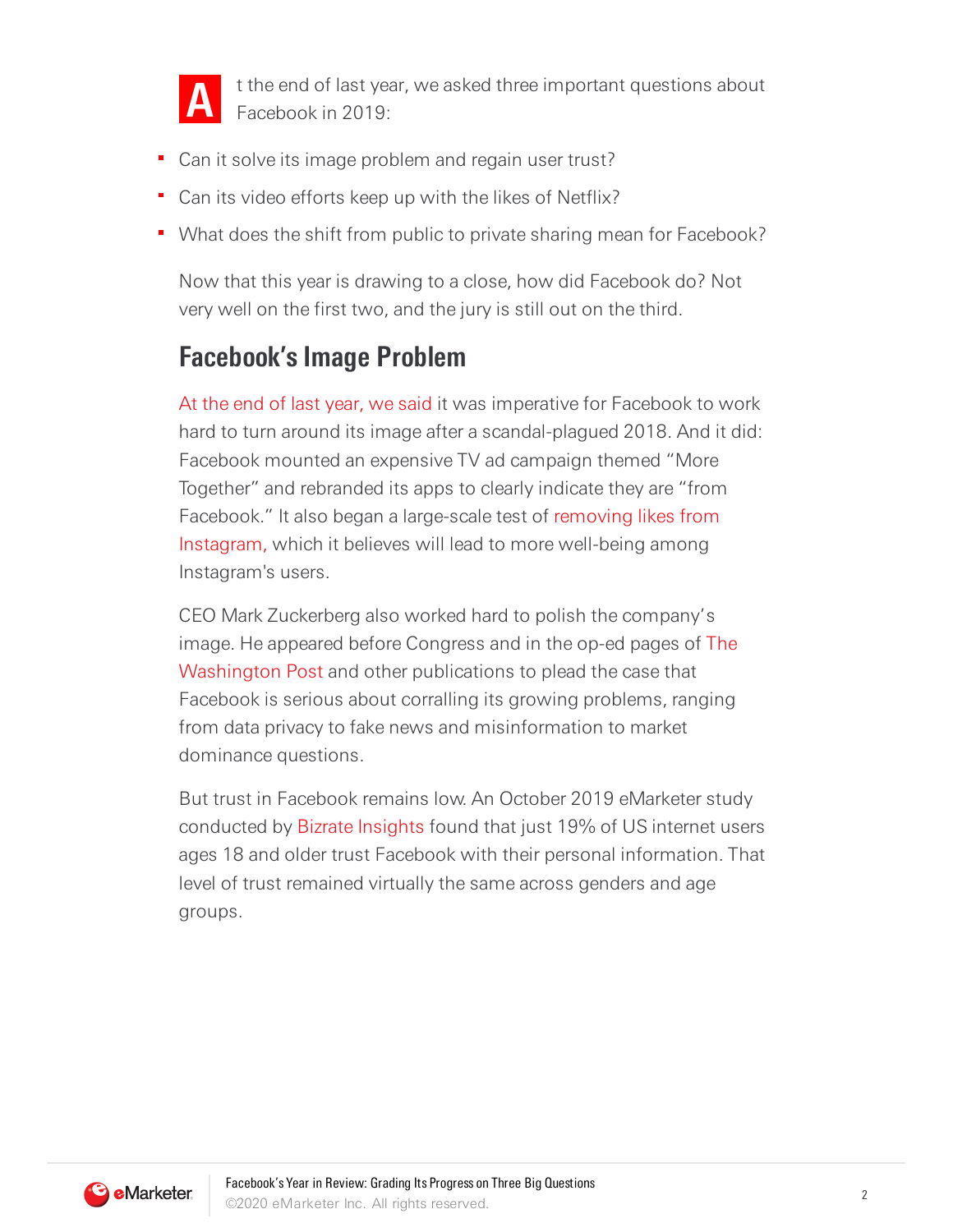|                  | <b>Personal Information?</b>          | Do US Internet Users Trust Facebook with Their<br>% of respondents, by demographic, Oct 2019                               |     |
|------------------|---------------------------------------|----------------------------------------------------------------------------------------------------------------------------|-----|
| Gender<br>Female |                                       |                                                                                                                            |     |
| 20%              |                                       | 52%                                                                                                                        | 28% |
| Male             |                                       |                                                                                                                            |     |
| 18%              |                                       | 58%                                                                                                                        | 24% |
| Age<br>18-34     |                                       |                                                                                                                            |     |
| 20%              |                                       | 59%                                                                                                                        | 20% |
| 35-54            |                                       |                                                                                                                            |     |
| 18%              |                                       | 55%                                                                                                                        | 27% |
| $55+$            |                                       |                                                                                                                            |     |
| 19%              |                                       | 52%                                                                                                                        | 30% |
| <b>Total</b>     |                                       |                                                                                                                            |     |
| 19%              |                                       | 55%                                                                                                                        | 26% |
| Agree            | <b>Disagree</b>                       | Don't know                                                                                                                 |     |
|                  | 2019 by Bizrate Insights, Oct 9, 2019 | Note: numbers may not add up to 100% due to rounding<br>Source: "The eMarketer Facebook Flash Survey" conducted in October |     |
| 250610           |                                       | www.eMarketer.com                                                                                                          |     |

Meanwhile, [Facebook](https://s3.amazonaws.com/media.mediapost.com/uploads/BrandkeysLoyaltyLeaders.pdf) fell 16 places in Brand Key's annual Loyalty Leaders List, from No. 8 to No. 24. The [August](https://brandkeys.com/wp-content/uploads/2019/09/Press-Release-2019-Loyalty-Leaders.pdf) 2019 study asked respondents ages 16 to 65 to identify categories in which they were consumers and then assess individual brands within those categories.

News of a huge \$5 [billion](https://www.ftc.gov/news-events/press-releases/2019/07/ftc-imposes-5-billion-penalty-sweeping-new-privacy-restrictions?utm_source=slider) fine didn't help Facebook's image either. The fine—the largest privacy penalty ever enacted by the Federal Trade Commission—came after a lengthy investigation into the company's practices. In addition to the fine, the ruling required enhanced external oversight of Facebook's practices and the creation of an independent privacy committee of Facebook's board of directors.

None of these developments bode well for Facebook's efforts to shore up trust with consumers, and the hard work will need to continue in 2020.

#### **Grade: B for effort, C- for progress**

## **Facebook's Video Platform Still Lags the Major OTT Players**

We were accurately pessimistic last year about whether Facebook Watch and Instagram's IGTV could go head to head with the major over-the-top (OTT) players this year. There is little to show that either

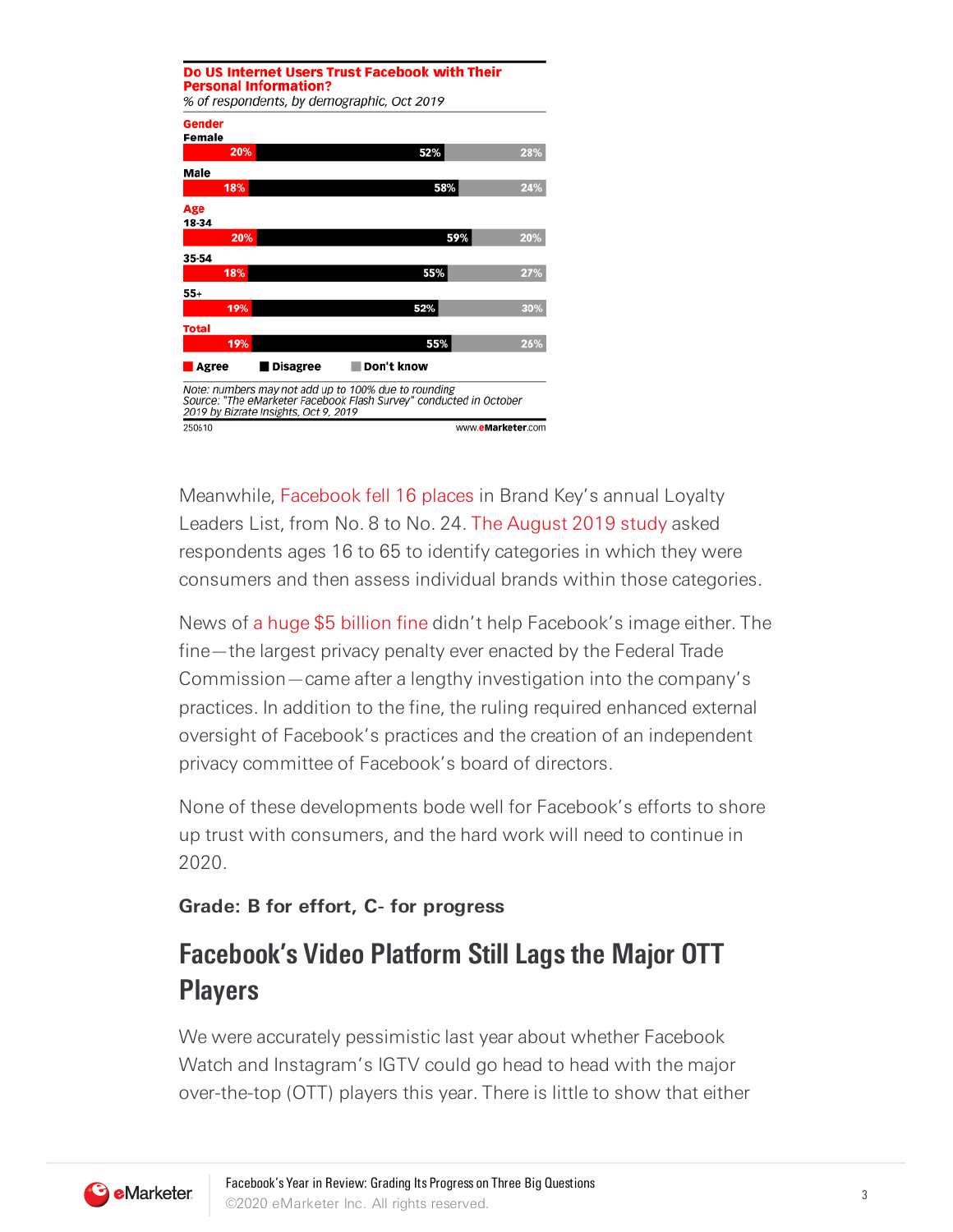service has gained much traction. And a new crop of entrants, from Disney+ to Apple TV+, will make it even tougher for Facebook's video properties to stand out.

Only 9% of US video streaming service users ages 15 and older surveyed by AudienceProject in Q3 2019 said they used Facebook Watch, unchanged from Q4 2018. Netflix, Amazon Prime Video, YouTube and Hulu remain the four dominant players. The survey was conducted among those who had used a streaming or downloading service to watch TV or movies in the week prior to being surveyed.

#### Video Streaming Services Used by US Video **Streaming Service Users, Q2 2017, Q4 2018 & Q3 2019** % of respondents

|                                                                                                                                                                                                                                 | Q2 2017 | Q4 2018 | Q3 2019 |
|---------------------------------------------------------------------------------------------------------------------------------------------------------------------------------------------------------------------------------|---------|---------|---------|
| Netflix                                                                                                                                                                                                                         | 78%     | 79%     | 80%     |
| Amazon Prime Video                                                                                                                                                                                                              | 42%     | 55%     | 60%     |
| YouTube                                                                                                                                                                                                                         | 56%     | 53%     | 48%     |
| Hulu                                                                                                                                                                                                                            | 31%     | 40%     | 44%     |
| HBO Go                                                                                                                                                                                                                          | 15%     | 13%     | 11%     |
| HBO Now                                                                                                                                                                                                                         | 14%     | 11%     | 11%     |
| Google Play                                                                                                                                                                                                                     | 14%     | 10%     | 9%      |
| Facebook Watch                                                                                                                                                                                                                  | ۰       | 9%      | 9%      |
| YouTube Premium                                                                                                                                                                                                                 | $\sim$  | ٠       | 9%      |
| iTunes                                                                                                                                                                                                                          | 10%     | 10%     | 7%      |
| Sling TV                                                                                                                                                                                                                        | 5%      | 6%      | 5%      |
| PlayStation Vue                                                                                                                                                                                                                 | 6%      | 4%      | 3%      |
| Other                                                                                                                                                                                                                           | 11%     | 11%     | 9%      |
| Note: ages 15+ who have used a streaming or downloading service to<br>watch TV/movies in the past week<br>Source: AudienceProject, "Insights 2019: Traditional TV, online video &<br>streaming - Disney+ special," Nov 13, 2019 |         |         |         |

It's somewhat of a bright spot that Facebook Watch ranked higher than Sling TV or PlayStation Vue, which have been on the market longer ([PlayStation](https://blog.us.playstation.com/2019/10/29/sony-interactive-entertainment-to-shut-down-playstation-vue/) Vue is shutting down in January, however), and only slightly lower than HBO's two streaming products.

But considering that Facebook Watch is free—as is IGTV—the lackluster uptake is still concerning heading into 2020.

#### **Grade: D**

### **From Public to Private Messaging**